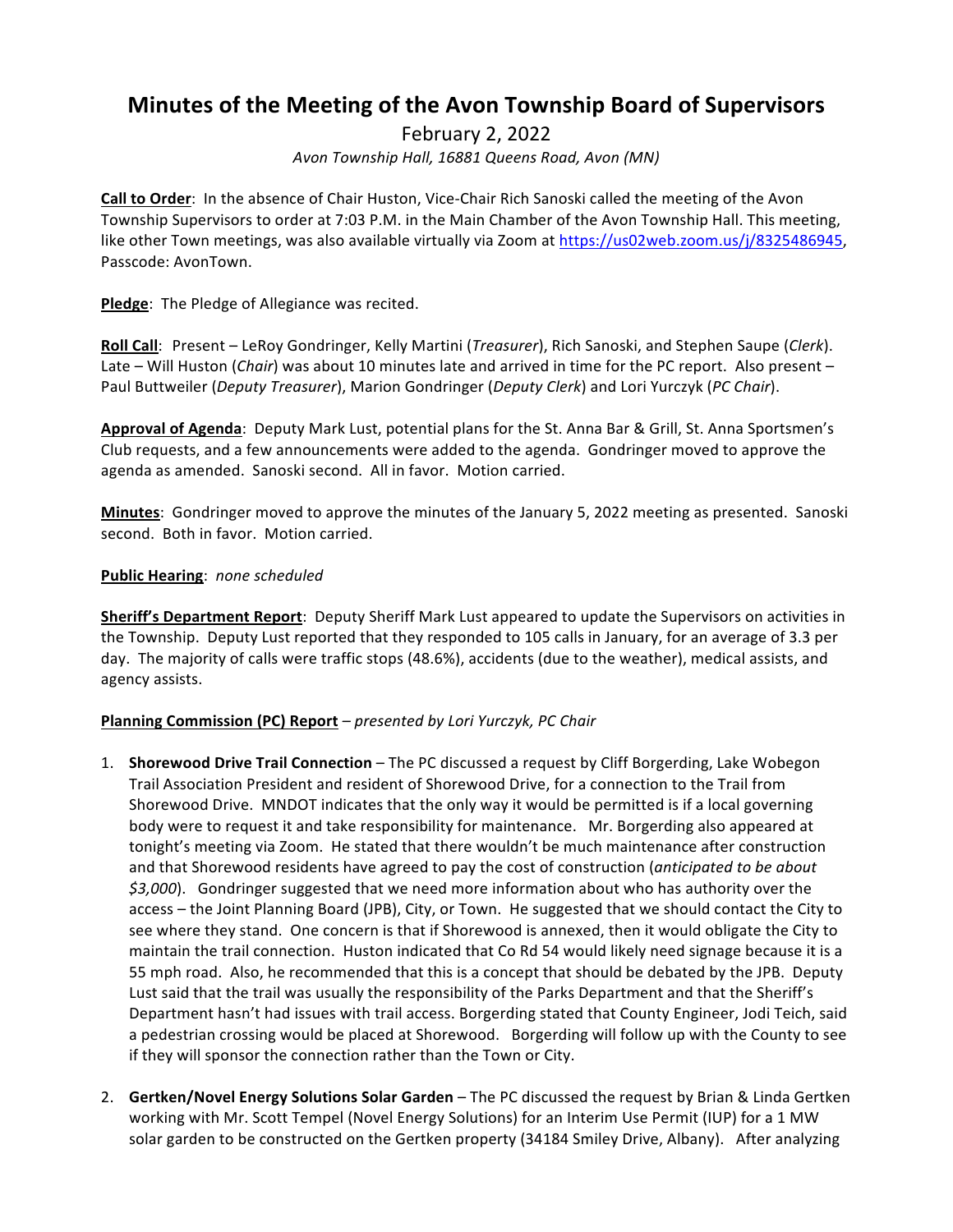the LESA score, plans for landscaping/pollinators and inspections, surety guarantees, the road maintenance agreement, and completing the Findings of Fact, the PC recommends approval with 17 conditions. The Supervisors decided that the cash escrow for the landscape and plantings should be \$62,500 and made several edits/modifications in the Conditions (*appended*). The Supervisors set the expiration for the IUP of 35 years (2057) and that the interim use removal will be 12 months after nonuse (2058 or sooner). Gondringer moved to approve the request from Brian & Linda Gertken for an IUP for a 1 MW solar garden to be constructed on the Gertken property (34184 Smiley Drive, Albany) with the appended conditions. Sanoski second. All in favor. Motion carried.

- 3. **Jonas Certificate of Compliance** The Joint Planning Board met to consider a land split by Jerome Jonas, Marvin Jonas, and Lois Wooldridge for their property at 34759 Co Rd 9 (PID 03.00941.0000) because the property is in the Urban Expansion district. The JPB supports the request. The Supervisors considered the request and also support it. The applicants are aware of some development restrictions on the property. Huston moved to approve a Certificate of Compliance for Jerome Jonas, Marvin Jonas, and Lois Wooldridge to split their property at 34759 Co Rd 9 (PID 03.00941.0000) into two lots. Sanoski second. All in favor. Motion carried.
- 4. **Queen Road LRIP** To provide greater support for our planned application for an LRIP grant to resurface Queens Road, the Supervisors are considering sending a letter to those who frequently use the road to solicit their support for the proposal. Engineer Jeremy Mathiassen said that the announcement for proposals will likely be available later this year. The PC was authorized to evaluate the letter and potential list of names to whom the letter will be sent.
- 5. **ARPA Funding** New guidelines for using the funds have been issued. A greater range of items can be purchased with the money than was originally allowed. This presumably includes vehicles and road repairs. The Supervisors authorized the ARPA subcommittee to meet to discuss possible funding options in light of the new guidelines. The subcommittee (M Gondringer, Martini, Saupe, Yurczyk) will meet February 9 at 7:00 PM at the Town Hall; everyone is welcome.
- 6. **Annexation & Boundary Survey** No action will be taken.
- 7. Landscape Enhancement Pilot Program No action will be taken.
- 8. **Town email** The Supervisors support using the Town website provider for our email service. Our provider quoted \$2.99 per month per account. Huston moved to use our website provider for email for Town staff. The motion failed for a lack of a second. The Clerk was authorized to contact the provider to determine if there is a discount for 5 or more email accounts before a final decision is made.
- 9. **Packets** Now that Town staff have computers, meeting documents can be electronic or paper. There is a question of what to include in the meeting packet. The tentative plan will be to provide a hardcopy of the agenda and the remainder of the documents in a single electronic file.
- 10. **Norway Road Solar project** An inquiry was received but the potential applicant did not follow up. No action was taken. Gondringer suggested increasing the fee for wind and solar permits; this will be discussed at the Qualification Meeting.

Gondringer moved to approve the PC report. Sanoski second. All in favor. Motion carried.

**Treasurer's Report**: Martini read the Treasurer's Report and presented the Cash Control Statement for the period 01/01/2022 to 01/31/2022 (*copied below*). Huston moved to approve the January 2022 Cash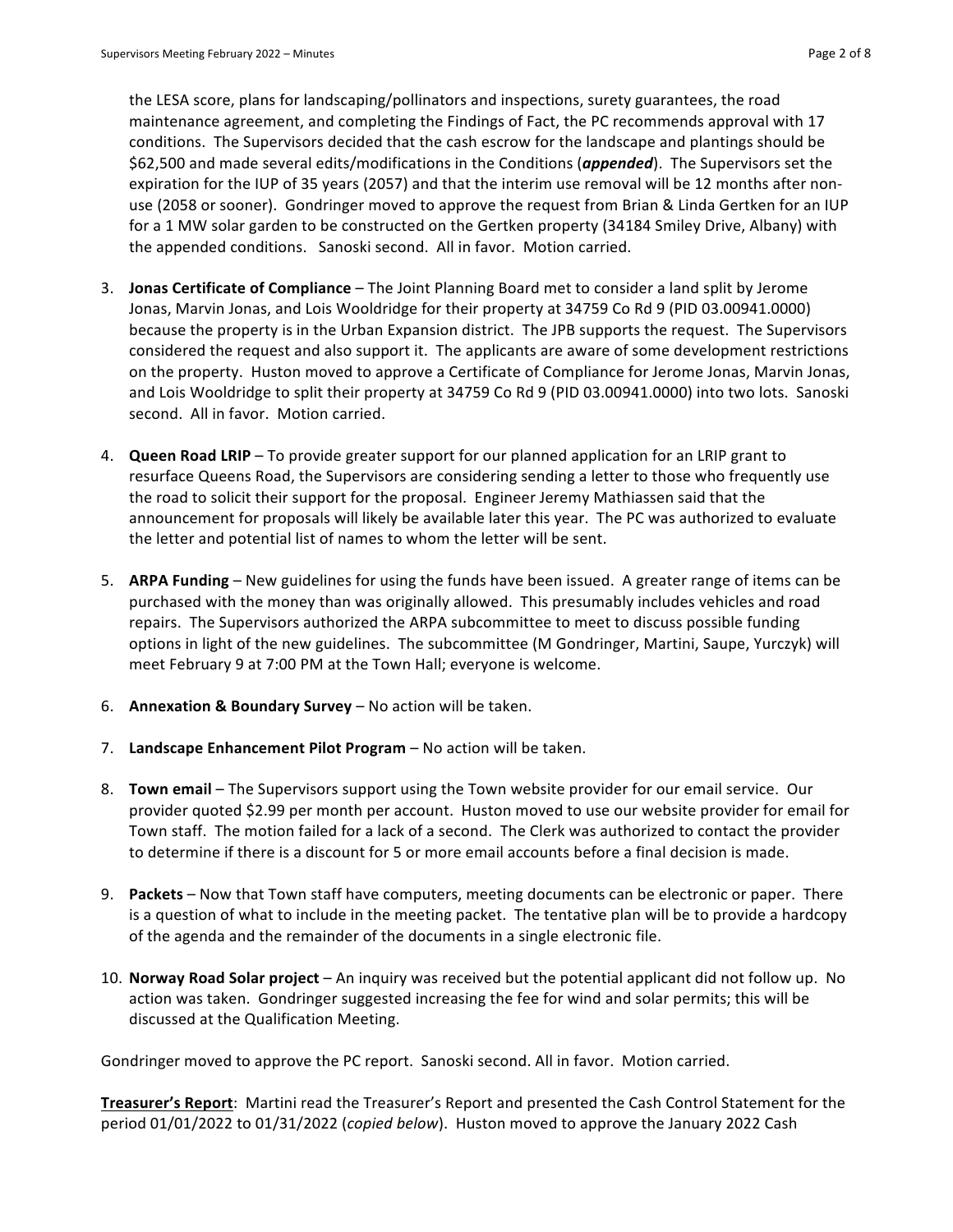Control Statement. Gondringer second. All in favor. Motion carried.

| 187,079.15 \$ 1,917.16 \$<br>181,820.51<br>7,175.80<br>$\zeta$<br>\$<br>234,304.04 \$ 4,214.26 \$<br>4,070.68<br>\$<br>234,447.62<br>\$<br>\$<br>\$<br>2,000.00<br>2,000.00 \$<br>\$<br>-<br>\$<br>2,950.00<br>\$<br>\$<br>2,950.00 \$<br>-<br>\$<br>\$<br>(18, 135.46)<br>952.78<br>$(19,088.24)$ \$<br>\$<br>-<br>\$<br>109.51<br>\$<br>53,455.46<br>\$<br>53,345.95 \$<br>$\blacksquare$<br>8,720.00<br>121,689.23<br>\$<br>\$<br>130,409.23 \$<br>\$<br>$\overline{\phantom{a}}$ | Begin Bal. | <b>Ttl Receipts</b> | Ttl Disburse. | <b>Ending balance</b> |
|--------------------------------------------------------------------------------------------------------------------------------------------------------------------------------------------------------------------------------------------------------------------------------------------------------------------------------------------------------------------------------------------------------------------------------------------------------------------------------------|------------|---------------------|---------------|-----------------------|
|                                                                                                                                                                                                                                                                                                                                                                                                                                                                                      |            |                     |               |                       |
|                                                                                                                                                                                                                                                                                                                                                                                                                                                                                      |            |                     |               |                       |
|                                                                                                                                                                                                                                                                                                                                                                                                                                                                                      |            |                     |               |                       |
|                                                                                                                                                                                                                                                                                                                                                                                                                                                                                      |            |                     |               |                       |
|                                                                                                                                                                                                                                                                                                                                                                                                                                                                                      |            |                     |               |                       |
|                                                                                                                                                                                                                                                                                                                                                                                                                                                                                      |            |                     |               |                       |
|                                                                                                                                                                                                                                                                                                                                                                                                                                                                                      |            |                     |               |                       |
|                                                                                                                                                                                                                                                                                                                                                                                                                                                                                      |            |                     |               |                       |

 $$591,000.13$$   $$7,193.71$$   $$19,966.48$$ 578,227.36

No fee was charged to The Landing or Pelican Lake Ballroom for a liquor license in 2021 due to COVID. The loss will be charged to our ARPA fund account. Martini provided a revised Cash Control Statement for December 2021 to reflect this change (*copied below*). Sanoski moved to approve the December 2021 Cash Control Statement. Huston second. All in favor. Motion carried.

#### 12/1/2021 To 12/31/2021 **For the Period:**

| <b>Name of Fund</b>             | <b>Beginning</b><br><b>Balance</b> | <b>Total</b><br><b>Receipts</b> | <b>Total</b><br><b>Disbursed</b> | <b>Ending</b><br><b>Balance</b> |
|---------------------------------|------------------------------------|---------------------------------|----------------------------------|---------------------------------|
| <b>General Fund</b>             | \$155,912.24                       | \$39,979.72                     | \$8,812.81                       | \$187,079.15                    |
| <b>Road and Bridge</b>          | \$126,156.53                       | \$128,911.15                    | \$20,763.64                      | \$234,304.04                    |
| <b>Demolition Escrow</b>        | \$2,000.00                         | \$0.00                          | \$0.00                           | \$2,000.00                      |
| <b>Road Damage Deposit</b>      | \$2,950.00                         | \$0.00                          | \$0.00                           | \$2,950.00                      |
| <b>Fire Fund</b>                | (54, 267.93)                       | \$31,476.19                     | \$46,296.50                      | (519,088.24)                    |
| <b>General Capital Projects</b> | \$49,609.68                        | \$3,736.27                      | \$0.00                           | \$53,345.95                     |
| <b>ARPA Fund</b>                | \$130,409.23                       | \$0.00                          | \$0.00                           | \$130,409.23                    |
| <b>Total</b>                    | \$462,769.75                       | \$204,103.33                    | \$75,872.95                      | \$591,000.13                    |

Huston moved to authorize Koopmeiners and Sanoski as the Township contacts for our Menards credit card. Gondringer second. All in favor. Motion carried.

Martini completed the 2021 Bond Indebtedness Form from the County; the Town has no debt.

The Board of Audit meeting will be next Tuesday (Feb  $8^{th}$ ) and everyone is ready. The Clerk/Deputy Clerk and Treasurer will both bring year-end financial statements. The Clerk/Deputy Clerk will provide copies of claims to examine. The Treasurer will provide bank account documents and a levy planning worksheet (budget). The Clerk will provide previous minutes and templates for reports and minutes.

Gondringer moved to approve the Treasurer's Report. Sanoski second. All in favor. Motion carried.

**Claims & Payroll**: Martini presented the January PERA claims (4171 & 4172), which totaled \$560.00. The January payroll was \$3,004.86. The February claims (4173 - 4188) totaled \$20,833.86. The February payroll was \$1,502.43. Two checks (10428 and 10437) were voided because there was a glitch in CTAS that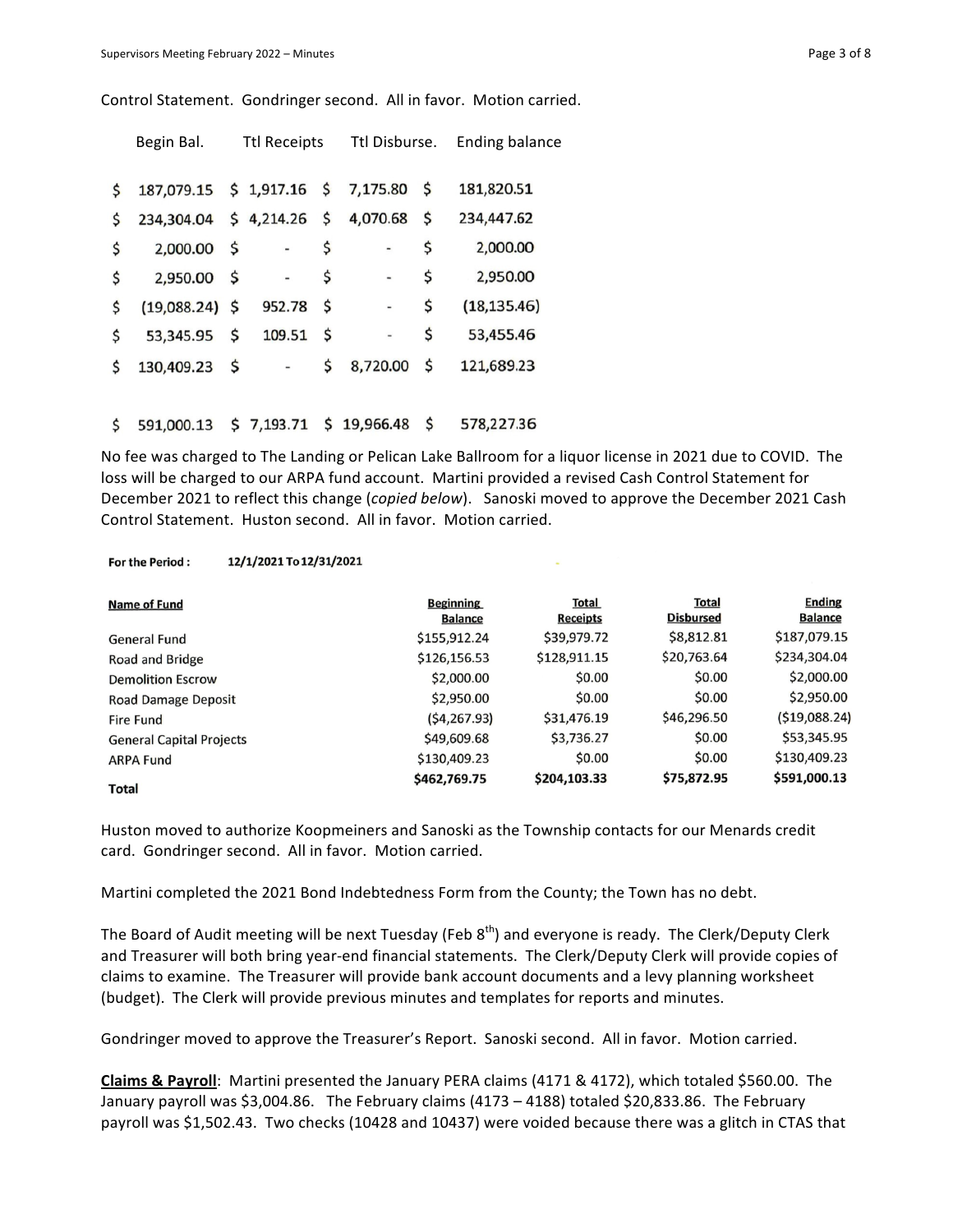goofed up printing the checks. There are three outstanding checks from 2021. Koopmeiners receives time-and-a-half for any week in which he works over 40 hours.

Martini stated that PERA doesn't appear on Tax Forms/W2's because of the way it is handled by CTAS. This can be a problem for documentation for tax purposes. Martini will look into a solution. Martini completed the MATIT Worker's Comp audit. Martini is waiting for some insurance forms from contractors. Our Fire Fund invoice this year will be about \$83K. Our employee is missing one payroll date – Martini will sort it out. Martini will remove her name from all W2's to have it fixed by next year.

Sanoski moved to approve the Claims and Payroll. Gondringer second. All in favor. Motion carried.

### **Town Hall Maintenance Report** – *presented by Joe Koopmeiners*

- 1. **Touch less door openers** no action will be taken until ARPA funding decisions are made.
- 2. The **LP** is at 70%.

### **Road Report***. Presented by Koopmeiners*:

- 1. **Monthly Update/Report** in January, roads were plowed and sanded on eight different occasions. In addition, a variety of maintenance was completed on Township plows which included tightening cylinders and installing a drain on air tank, new cutting edges, oil pressure gauge and new solenoid. Salt/sand is a little more than half full.
- 2. **Summer 2021 Roadwork Payment** Mr. Jeremy Mathiassen appeared to recommend payment of half of the remaining payment to OMG Midwest, Inc. for the summer roadwork. He recommends waiting to pay the remaining amount (2.5%) until after the final walkthrough in the spring. There is a dip in Noble Oak Circle  $-$  this will be checked in the spring.
- 3. **325<sup>th</sup> Street Cracking** The cracks seem larger than usual and what it might mean for all town roads. Mr. Mathiassen said that this was not too unusual and that the cracks will likely settle down in the spring. We will wait to see how things sort out in the spring.
- 4. **Tree on Sunnyfield** No action was taken on the tree in the right-of-way on Sunnyfield Circle. We will wait until spring.
- 5. **Backup Drivers** Koopmeiners will contact a potential backup driver.
- 6. **1<sup>st</sup> St. SE** Sanoski reported that the City is planning to apply for an LRIP grant to resurface their portion of 1<sup>st</sup> SE. The City inquired if the Town is interested in completing our section of the road at the same time; Sanoski responded affirmatively.
- 7. **Mailboxes on Upper Spunk Lake Road** a resident complained that her mailbox (and her neighbor's) have been hit by the plow nearly every time it snows. The drivers will be alerted. The post is not a breakaway post. Sanoski will follow up with the residents.
- 8. **Plowing Concerns on Lower Spunk Lane** a resident complained about plowing near a tree by the culde-sac; it is about 2 feet from the road. It is a narrow area and there is no place to push snow easily. A letter will be sent to the resident recommending moving the tree before it gets much larger.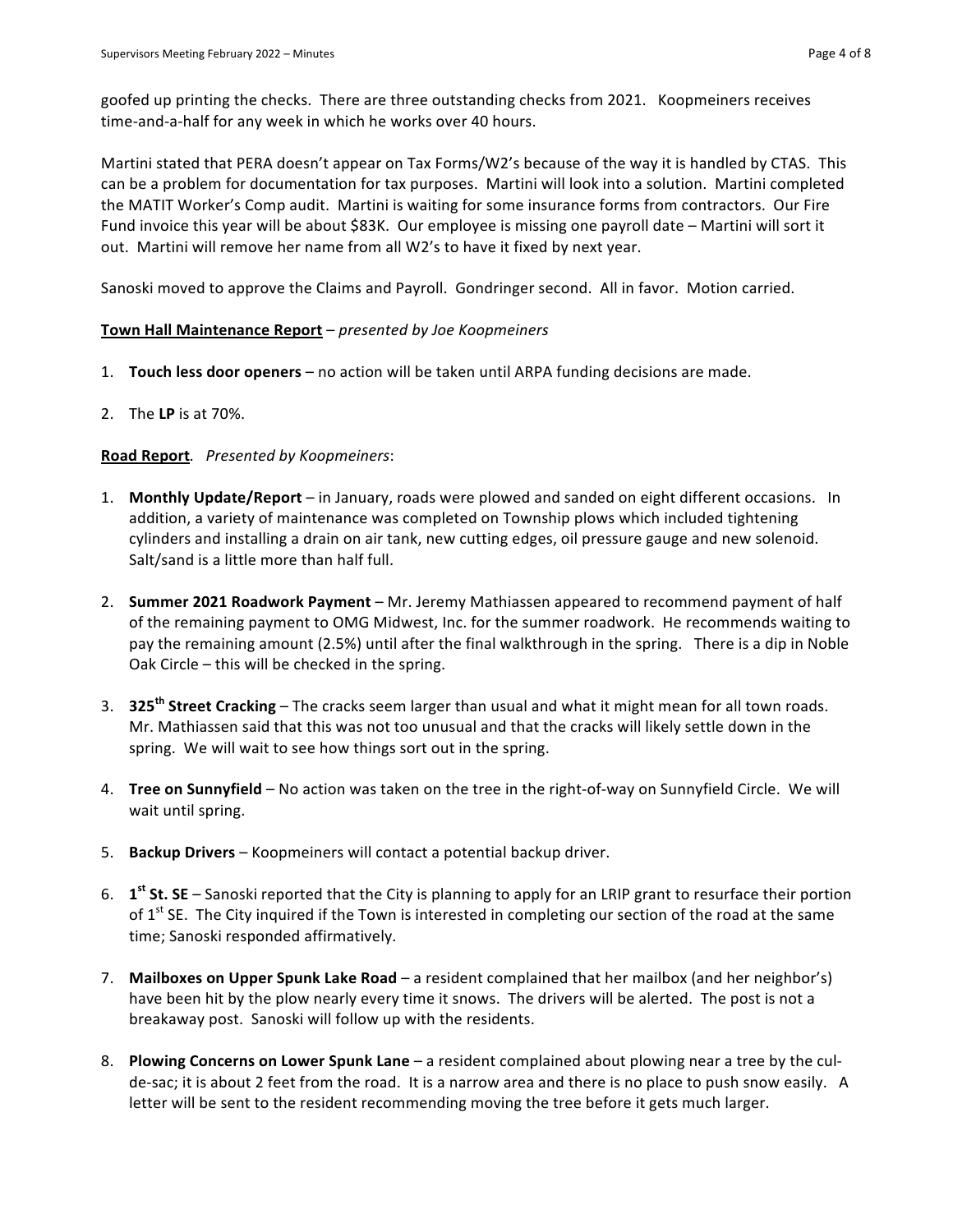- 9. **Stakes on Shorewood** a resident has placed orange stakes along the edge of road. The plow has hit some of them because they prevent pushing the snow off the road. Sanoski has spoken with him.
- 10. **Summer 2022 Roadwork** the Supervisors authorized the PC at their next meeting to consider possible roadwork for summer 2022. The Supervisors will consider projects for 2022 at the March meeting.
- 11. Pushing Snow Across Roads some residents continue to illegally push snow across township roads. Koopmeiners will provide addresses to the Clerk to send them a letter informing them that it is illegal.

Huston moved to approve the Road Report. Gondringer second. All in favor. Motion carried.

#### **Business:**

- 1. **St. Anna Bar & Grill** Darin Peterson and Daniel Schlapkohl appeared via Zoom. They are interested in potentially purchasing the property and inquired about the feasibility of reopening it. The Supervisors said that it was a bar and grill in the past, that a liquor license had been granted to it in the past, there were no issues in the past (other than noise which had been addressed), and there is no obvious reason why it couldn't be a bar and grill again. Deputy Lust stated that he didn't remember many calls there. To reopen, Gondringer noted that they will probably need to obtain a Conditional Use Permit (including public hearing). The Town doesn't foresee any problems with it.
- 2. **St. Anna Sportsmen's Club** Gary & Tammy Jo Laing requested approval for a fishing contest and raffle hosted by the St. Anna Sportsmen's Club on May 21, 2022 on Two Rivers Lake. There have been no problems with the even in the past. Huston moved to approve the application from the St. Anna Sportsmen's Club for a permit to hold a water exhibition or fishing contest on Two Rivers Lake on May 21, 2022. Gondringer second. All in favor. Motion carried. Huston moved to approve an application for a gambling permit for the St. Anna Sportsmen's Club raffle on May 21, 2022. Gondringer second. All in favor. Motion carried.
- 3. Humane Society Agreement Gondringer moved to approve the annual agreement with the Tri-County Humane Society. Huston second. All in favor. Motion carried. Koopmeiners and Sanoski will be listed as the contacts.
- 4. **Town Hall Use** Martini requested to use the Hall for a meeting of the Stearns County Town Officers Association to watch via Zoom the upcoming MAT Legislative & Research meeting on February 24<sup>th</sup> from 9 AM – 3 PM. Gondringer moved to allow the group to use the Hall for their meeting. Huston second. All in favor. Motion carried.
- 5. **Tractors** no action was taken.
- 6. **Election Update** No one filed to run for either of the two open Supervisor positions. Kelly Martini and Stephen Saupe filed for the Clerk position. Absentee balloting period has begun. The Town Hall will be open on the Saturday (Mar 5) and Monday (Mar 7) before the election to accept absentee ballots. Because Martini and Saupe are the only Township trained head judges, Marlene Haider was recruited to serve as head judge during the election. Huston moved to approve Resolution 02-02-22-1 – Appointing head judge (Marlene Haider) for the March Township Election in Avon Township. Sanoski second. All in favor. Motion carried. The public accuracy test will be held March 5 at 10 AM and will be overseen by Ms. Haider.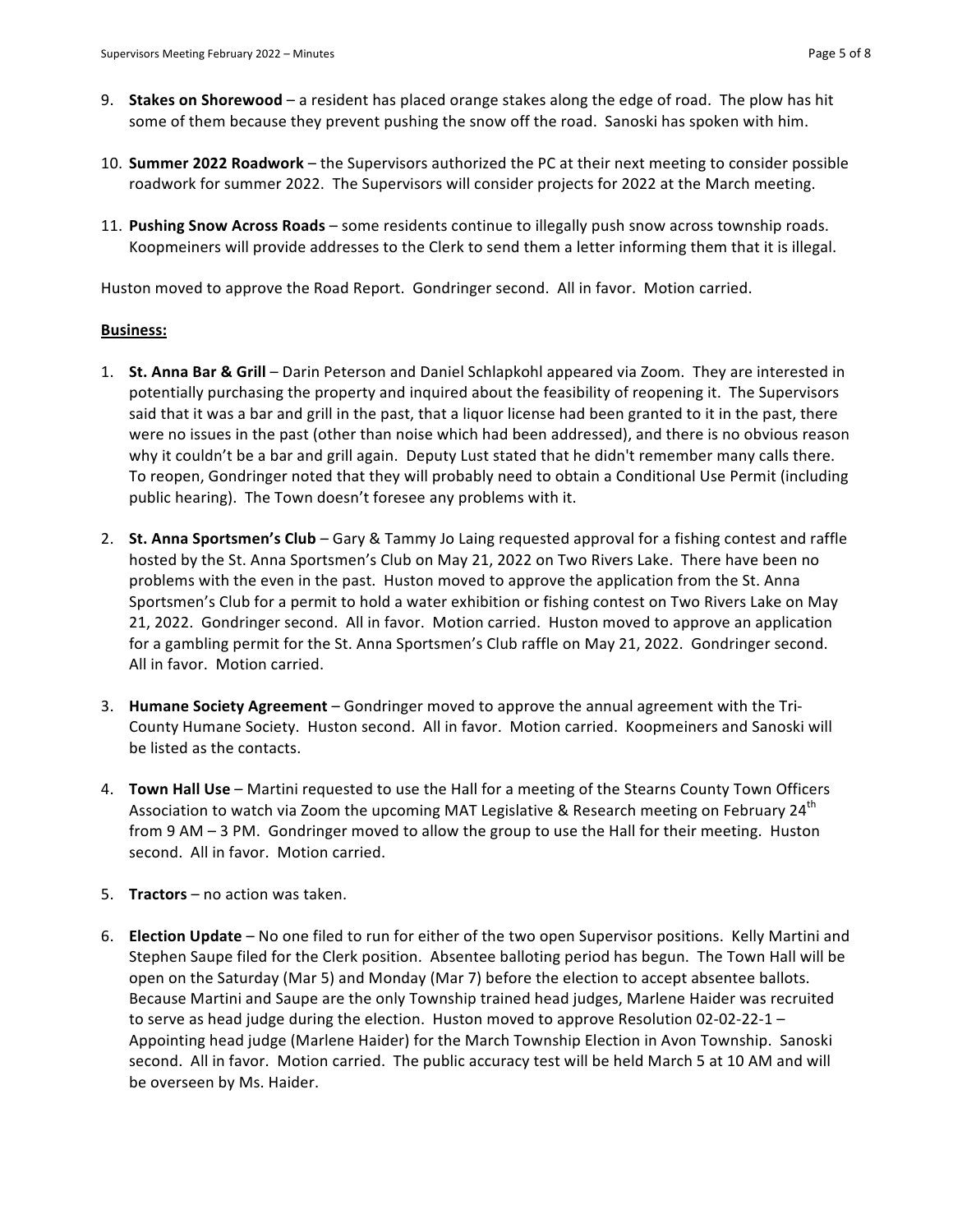- 7. **Computers** Martini will contact our insurance to list the new computers. M Gondringer will soon complete her yearly computer backup.
- 8. **Hazard Mitigation Planning** The County is holding hazard planning sessions. No action was taken.
- 9. **Newsletter** no action was taken; hold off until summer.
- 10. Key Mergen will soon return the key.
- 11. GIS the Clerk will send out information for logging into our GIS site.
- 12. **Solar Panels** there was a suggestion to install solar panels on the Hall roof to help reduce energy costs. Unfortunately, there doesn't appear to be rebates for the Township, so it may not cash flow. No action was taken.

#### **Old Business**: *none*

**Signatures / Documents / Treasurer:** Documents signed as necessary.

#### **Recurring Reports:**

- 1. There were no **911 sign** requests.
- 2. **Construction Site Permits** were issued to Avalon Homes (33668 Poverty Point Dr).
- 3. No **Feedlot Permits** were received.
- 4. **Special Assessment Searches** were performed for Suchy (37646 Riley Court) and Jonas (34759 Co Rd 9).
- 5. There was a **County Hearing** concerning adoption of Ordinance 633 on February 1<sup>st</sup>; there was no information about the outcome. A request for a variance for a septic design for Tammy & Will Huston  $(360<sup>th</sup>$  St., Avon) was denied.

#### **Announcements & Brief Reports**:

- 1. Update on Letter of Credit Huston mailed the signed letter but the company has not received it.
- 2. Fifth Monday Sanoski reported that they plan to move meetings to Thursday to spread them out more evenly. The School District is considering purchasing the hospital for preschool, kindergarten and other. It would require extensive renovations for a total cost in the neighborhood of 14 million. It would result in a roughly \$79/yr tax increase for residents. There will likely be a referendum. March 19 will be a community expo and there are plans for a spring farm expo. There are 40 available lots in Avon Estates.
- 3. Town Web Design informational brochure received (sales@townweb.com)
- 4. Minnesota Benefit Association information received regarding the Township benefit program and Group Life policy received.
- 5. NCI January newsletter was received.
- 6. The Avon Fire Department Calendar has been published. Unfortunately there are some errors.
- 7. Information was received from David Drown Associates (public finance advisors).
- 8. The MAT 2022 Spring Legislative & Research Committee meeting will be held on February 24<sup>th</sup> from 9  $AM - 3 PM$ .

**Announcement of Next Regular Supervisor Meeting**: The next regular meeting will be held on March 2, 2022 at 7:00 PM and will be available via Zoom (see above).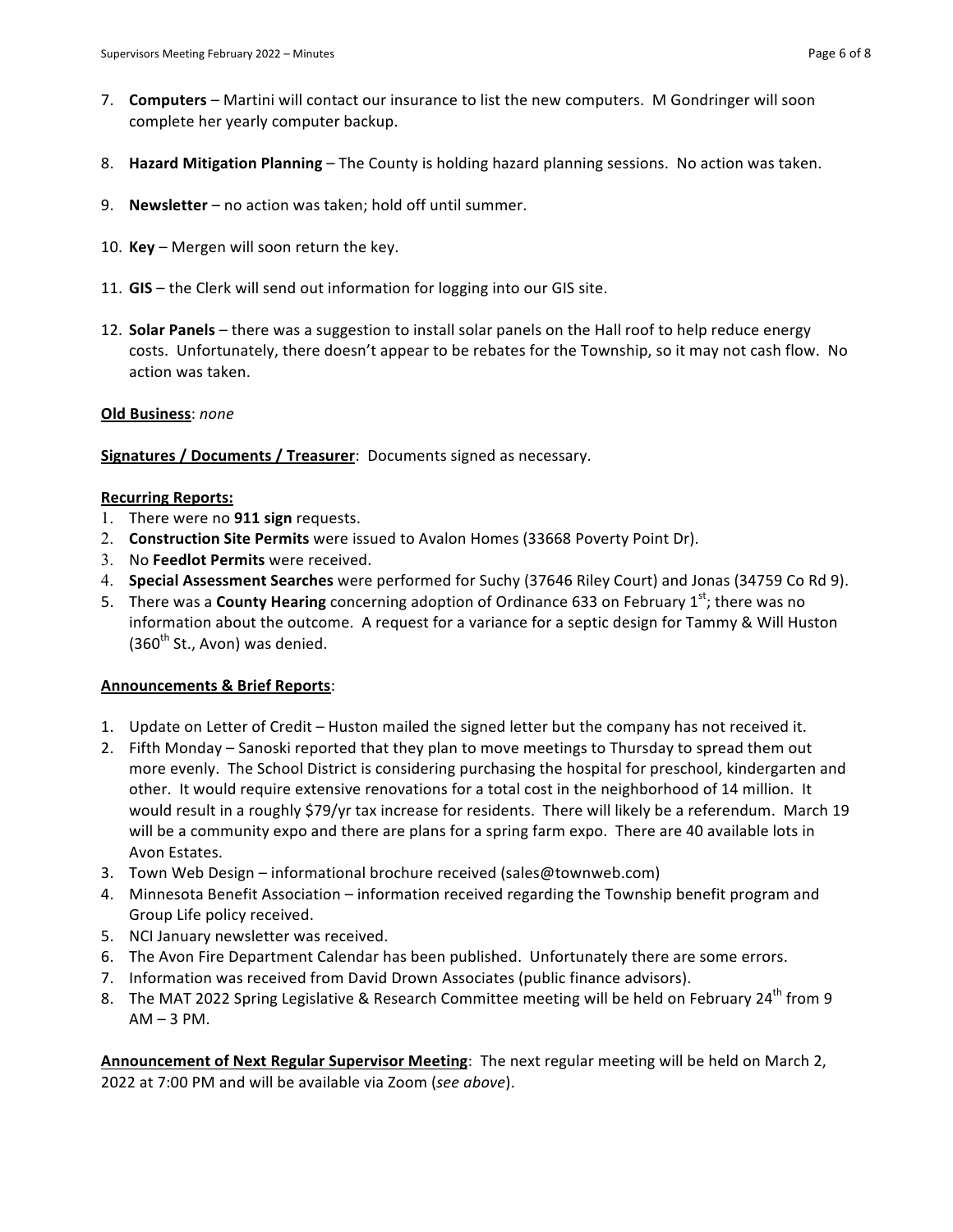**Other Upcoming Meetings/Events:** (meetings are available on Zoom at the following URL:

https://us02web.zoom.us/j/8325486945, Passcode: AvonTown)

- Board of Audit meeting February 8, 7:00 PM
- Fire Board meeting February 9, 7 PM; Avon City Hall
- Public Accuracy Test March 5; 10:00 AM
- Town Hall open to accept absentee ballots Mar 5; 10 A– 12:00 P; & Mar 7; 10 AM 4:30 PM
- Annual Township election March 8; 2-8 PM
- Board of Canvass meeting March 8; 8:15 PM
- Annual Township Meeting March 8; 8:30 PM
- Organizational/Qualification Meeting March 16; 7 PM
- Avon Township/City Joint Planning Board April 11 ( $2^{nd}$  Monday) this meeting was cancelled
- LBAE meeting April 18, 7 PM

Adjournment: Sanoski moved to adjourn the meeting at 10:08 PM. Huston second. All in favor. Motion carried.

\_\_\_\_\_\_\_\_\_\_\_\_\_\_\_\_\_\_\_\_\_\_\_\_\_\_ \_\_\_\_\_\_\_\_\_\_\_\_\_\_\_\_\_\_\_\_\_\_\_\_\_\_ \_\_\_\_\_\_\_\_\_\_\_\_\_\_\_\_\_\_\_\_\_\_\_\_\_\_\_\_\_

## **Respectfully submitted**,

Stephen G. Saupe, Clerk date: February 10, 2022

**Supervisor Signatures**: date: \_\_\_\_\_\_\_\_\_\_\_\_\_\_\_\_\_\_\_\_\_\_\_\_\_\_\_\_\_\_\_\_\_

LeRoy Gondringer **Will Huston, Chair Rich Sanoski**